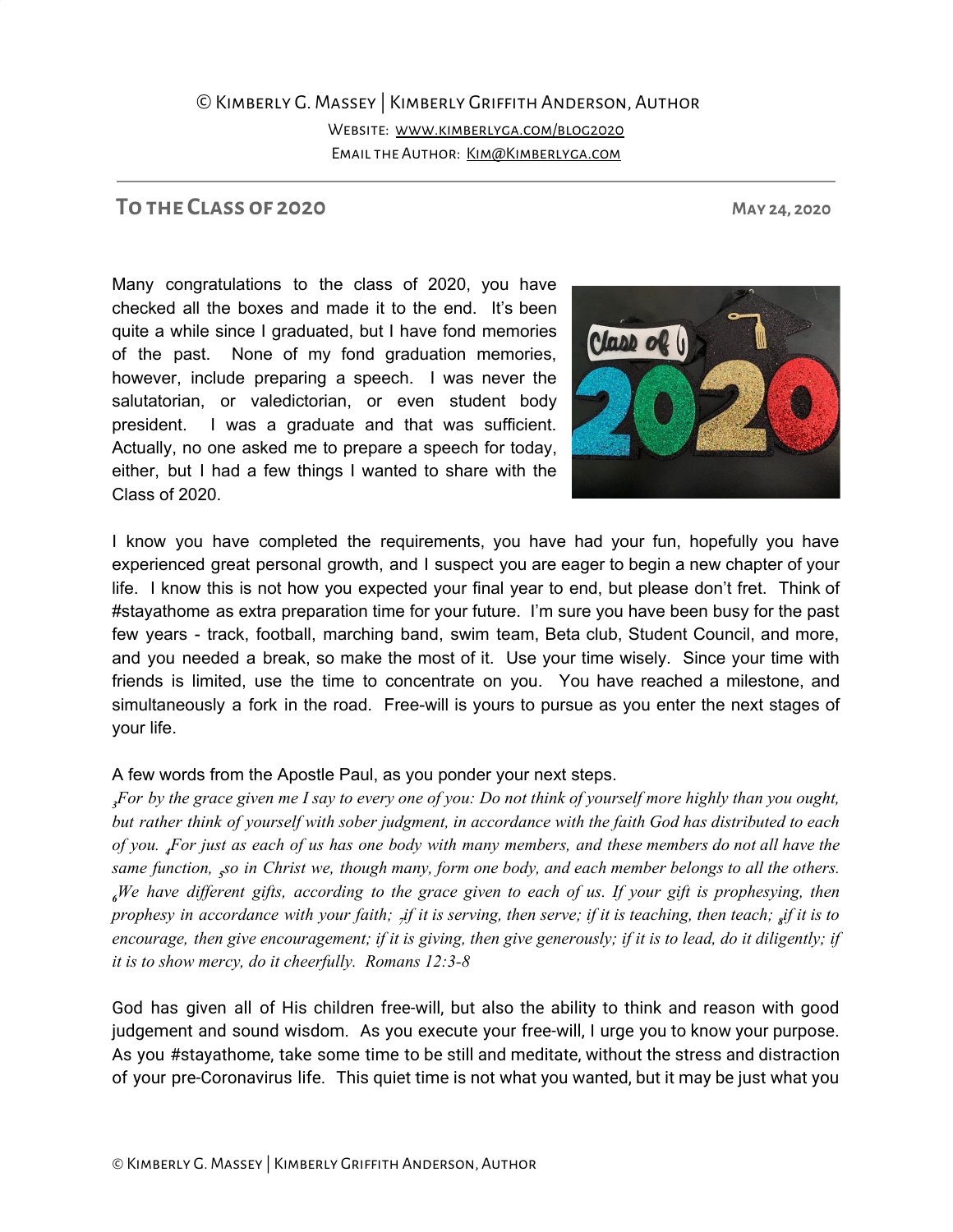need to help you develop the ability to execute your free-will for the purpose God intends for your future.

Just as your body has different parts that all function together, God has created many people on Earth with different talents and spiritual gifts that must function together to bring Him glory. What will you do? Who are you? What is your talent? Yes, those are the big questions. I graduated high school in 1994 and those were not the questions on my mind. They weren't the questions on my mind at my college graduation either. I can tell you with absolute certainty, that I gave very little thought to my God-given talents or spiritual gifts. I took career inventories, but I did not like or believe the results, so I went about my merry way trying to make my own life work. What I didn't know was that God's plan would prevail, and that I could have saved myself some trouble if I had checked with Him sooner rather than later. (The inventories were correct, by the way…)

What are talents - you might be wondering? Talents are your innate strengths. Maybe you have excelled in math and find it fun and satisfying. Maybe calculation and analysis are your talents. Maybe it doesn't bother you to stand and present to the class, if so, maybe public speaking is your talent. Talents can include the ability to write, to communicate, to organize, draw, to lead, plan, or analyze. This is just a short list, but everyone has talents. What are your talents and how will you use them?

Spiritual gifts are many, as well! Paul lists prophesying, serving, teaching, encouraging, and giving as examples. If your talent is communication and your spiritual gift is encouragement, maybe your life should be devoted to communicating encouraging words to those in need. How? Maybe you will start a nonprofit or rally people to send letters to the military, maybe you will work for hospice to encourage families experiencing loss. Maybe majoring in financial management will not fill your cup, maybe you should try social work or hospitality management. Maybe you will not become a millionaire, but I've heard it said, "do what you love and you will never work a day in your life."

Class of 2020, take some time now, before everything opens again, to renew your mind and consider how you are set apart from the rest of the world by your God-given talents and spiritual gifts. The Apostle Paul advises that your life's work should follow your talents and spiritual gifts. I don't think this was told to me when I was graduating, nor even when I was attempting to choose a major. Find someone to speak with, someone who is undoubtedly walking in his or her calling to help you identify yours. Yes, some majors may find employment more readily than others, but I believe God has a plan for all of His children.

Class of 2020, I know you have reached the end of a portion of your schooling, and you may be ready to put books aside for a while. I implore you to keep one book handy and refer to if often, daily. That book is the Bible. While you have some time and you are seeking to make big decisions, the best way to find out who you are and what your future holds, is to read the Bible. It contains God's instructions for daily living. The sooner you realize that, the better off you will be. God created you, and He gave you a purpose and a place in this world. If you trust in Him,